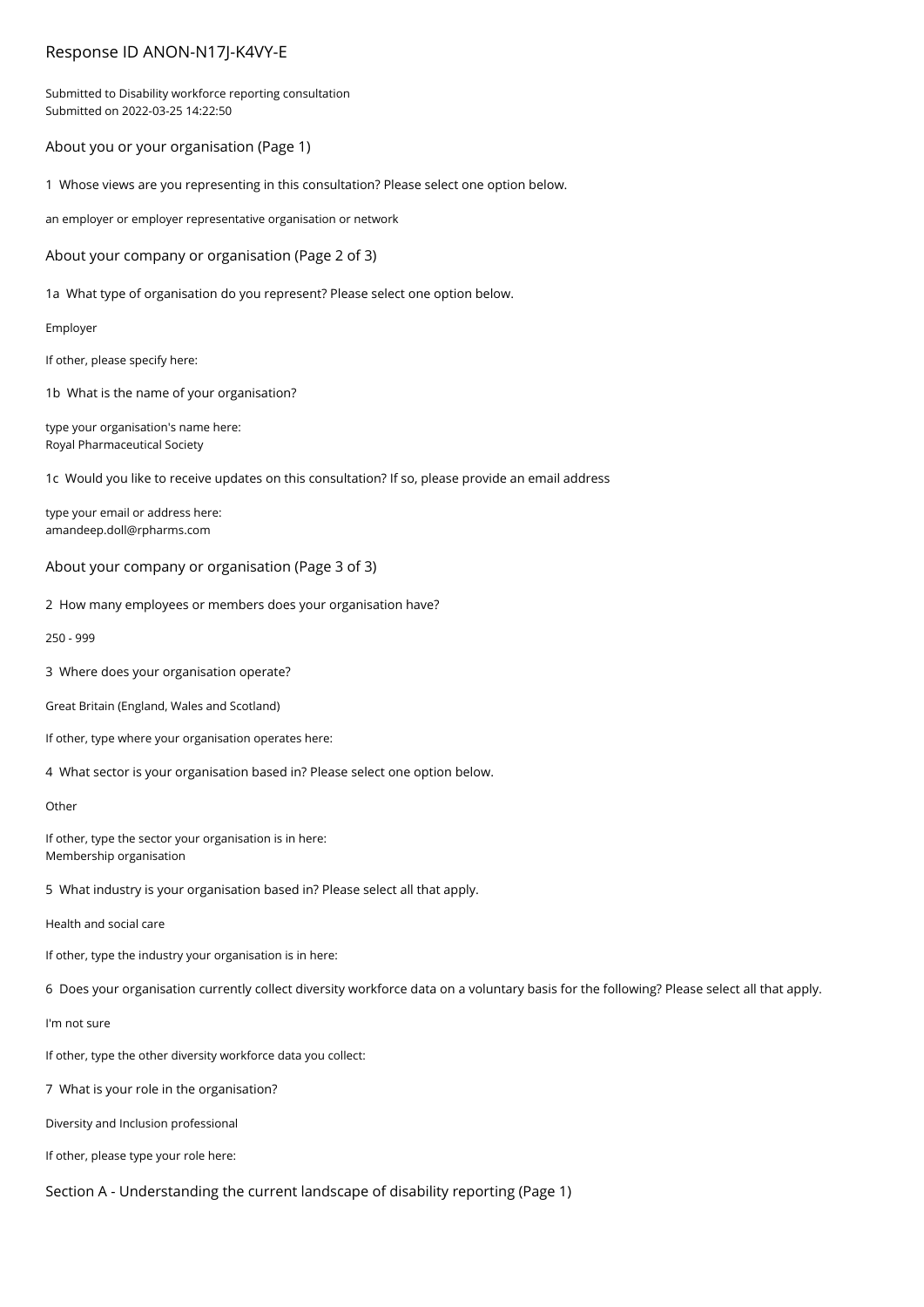1 Does your organisation currently collect information on the proportion of disabled people in your workforce? Please select one option below.

Yes

Section A - Understanding the current landscape of disability reporting (Page 2 of 3)

2a Please outline the information your organisation collects on disability in the workforce. Please select all that apply.

Proportion of disabled people in the workforce, Proportion of staff requesting reasonable adjustments, Pay of disabled people comparative to non-disabled staff

2b How is this information on disability in the workforce collected? Please select all that apply.

Using existing HR systems and processes

If other, type how this information is collected here:

2c How long has your organisation collected this information on disability in the workforce for? Please select one option below.

Between 1 to 5 years

If other, type your answer here:

3a Do you know if your organisation uses the disability voluntary reporting framework? Please select one option below.

I don't know if my organisation uses it

3b If your organisation does use the framework, how useful is it? Please select one option below.

I don't know

Type the reason for your selection here:

4 Is there a cost to your organisation for collecting this data? Please select one option below.

None or negligible

5 How does your organisation use workforce information on disability in your organisation? Please select all that apply.

**Other** 

If other, type how your organisation uses workforce information on disability here:

The information is used to anonymously aggregate statistics on the diversity of the workforce, it is also used to produce a disability pay gap which we released for the first time in October 2021 https://www.rpharms.com/recognition/inclusion-and-diversity/pay-gap-2021

6a Does your organisation publish disability workforce data externally?

Yes

Section A - Understanding the current landscape of disability reporting (Page 3 of 3)

6b Where does your organisation publish the data it collects about disability in the workforce.? Please select all that apply.

On your website

If other, type any other places you publish this information here:

Section B - Benefits and barriers to disability workforce reporting (Page 1 of 4)

7a Do you think that greater transparency on disability in the workforce leads to more inclusive practices?

Yes

7b Please explain your answer above and provide evidence or examples where possible in the box below.

Type the reason for your selection here:

Through our disability awareness we have spoken to many pharmacy professionals who have had a number of years of experience throughout different healthcare sectors representing a diversity of disabilities ranging from visible, non-visible and living with a long term condition. One of the common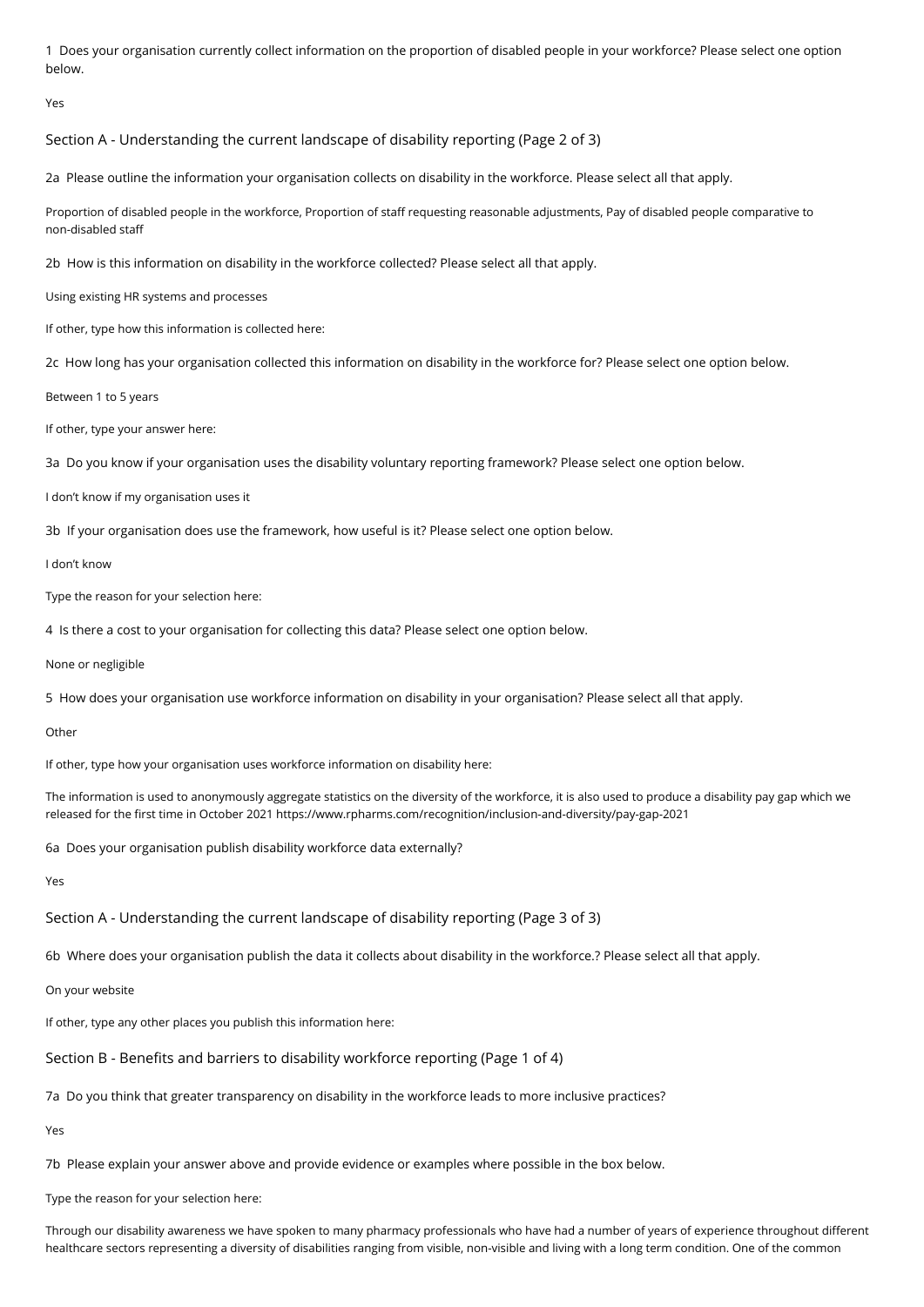themes through these discussions is that there is still a need for adequate support provision from employers and team leaders for individuals and in order for that to happen disability data needs to be collected to give a better picture of the workforce and therefore, what support the workforce requires. Disability workforce reporting would allow not only a picture of the current workforce but also develop a wider picture over a number of years. If the data collection also captured adjustments that have been made for individuals to do their role this experience would be able to support individuals in similar roles as at times line managers and organisations may not know how to approach the situation resulting in an inconsistency of experiences for individuals working in similar sectors.

It will also provide data on recruitment and retention of staff, highlighting whether or not people with a disability are being recruited and feel like they can apply for roles. It can also show if people are likely to stay in their roles, and if not, steps can be taken to find out why they are or not staying. It enables us to have baseline data across the systems and also sharing examples of practices where employers and organisations are doing well.

## Section B - Benefits and barriers to disability workforce reporting (Page 2 of 4)

8 Do you think that disability workforce reporting by large employers (250+ employees) should be voluntary or mandatory? Please select one option below.

### Mandatory

If other, please type your answer here:

It should be mandatory as this would support proactive collection of data. It would increase transparency and improve the workplace experience of individuals. However, there is a recognition of potential unintended consequences such as individuals feeling pressured into disclosing their disability status, so if mandatory disability workforce reporting were to become the norm there needs to be some education for individuals around sharing of that information. It should be mandatory for employers to ask their employees for their disability data which means that employers are accountable for disability workforce reporting. If it is voluntary, then employers may consider the data 'too hard' to complete and will therefore not collect it. A concern with mandatory disability workforce reporting is that it may be collected but then nothing is done with the data. This will have a negative impact on individuals who have taken the time to complete the report, expecting an improvement in their working environment and culture, and then feel like nothing changes.

9a What do you think the main benefits of a voluntary approach to disability workforce reporting are? Please type your answer in the box below.

### Type the benefits of voluntary reporting here:

With voluntary disability workforce reporting employers who are collecting this data will be in a better position to use this data and be open with this information. They are choosing to be proactive if the data is voluntary rather than reactive if it was mandatory.

9b What do you think the main risks of voluntary reporting are? Please type your answer in the box below.

Type the risks of voluntary reporting here:

With the voluntary approach there is a risk here that the employers and organisations for whom inclusion and diversity is important and priority will take this forward and take the initiative to collect disability workforce reporting. For those employers who would not voluntarily undertake disability workforce reporting, they will not have disability data on their workforce and will not be able to support their employees and provide the support they may need. It will also make it harder for employees to ask for help as they could potentially experience line managers who do not understand their needs and therefore they will not be able to access the help or adjustments that they need.

10 The research available indicates low uptake of the disability voluntary reporting framework. How could voluntary reporting by employers be increased? Please type your answer in the box below.

Type here how voluntary reporting could be increased:

There could be more information about how to use the reporting framework and what organisations could do with the data and also why they should be using it. Currently the information is only presented in a PDF format but there could be webinars or videos and information in different formats to make it more accessible for people to use. There could also be more promotion of the reporting framework, such as working with Disability Confidence scheme to promote it.

The reporting also relies on people acknowledging and accepting they have a disability to report. Some people don't like to identify as having a disability or maybe be afraid of declaring their disability status due to fear of discrimination or they may be unaware they have a disability. Within this framework there needs to be support for people to declare their disability in a safe way. With the reporting framework employers should provide support or signpost to support if people are sharing their status and they feel vulnerable in doing so. Information should be provided about what will happen with the information that is shared and how it will be used and what benefits it will have both for the individual and for employers.

Employers should be asked if they use the voluntary reporting framework, and their use should be registered to aid in collecting data around its usage.

The reporting framework scope could potentially be seen as too broad with it capturing data on disability and mental health and wellbeing. They could perhaps be undertaken separately to ensure clarity of the data being collected.

Section B - Benefits and barriers to disability workforce reporting (Page 3 of 4)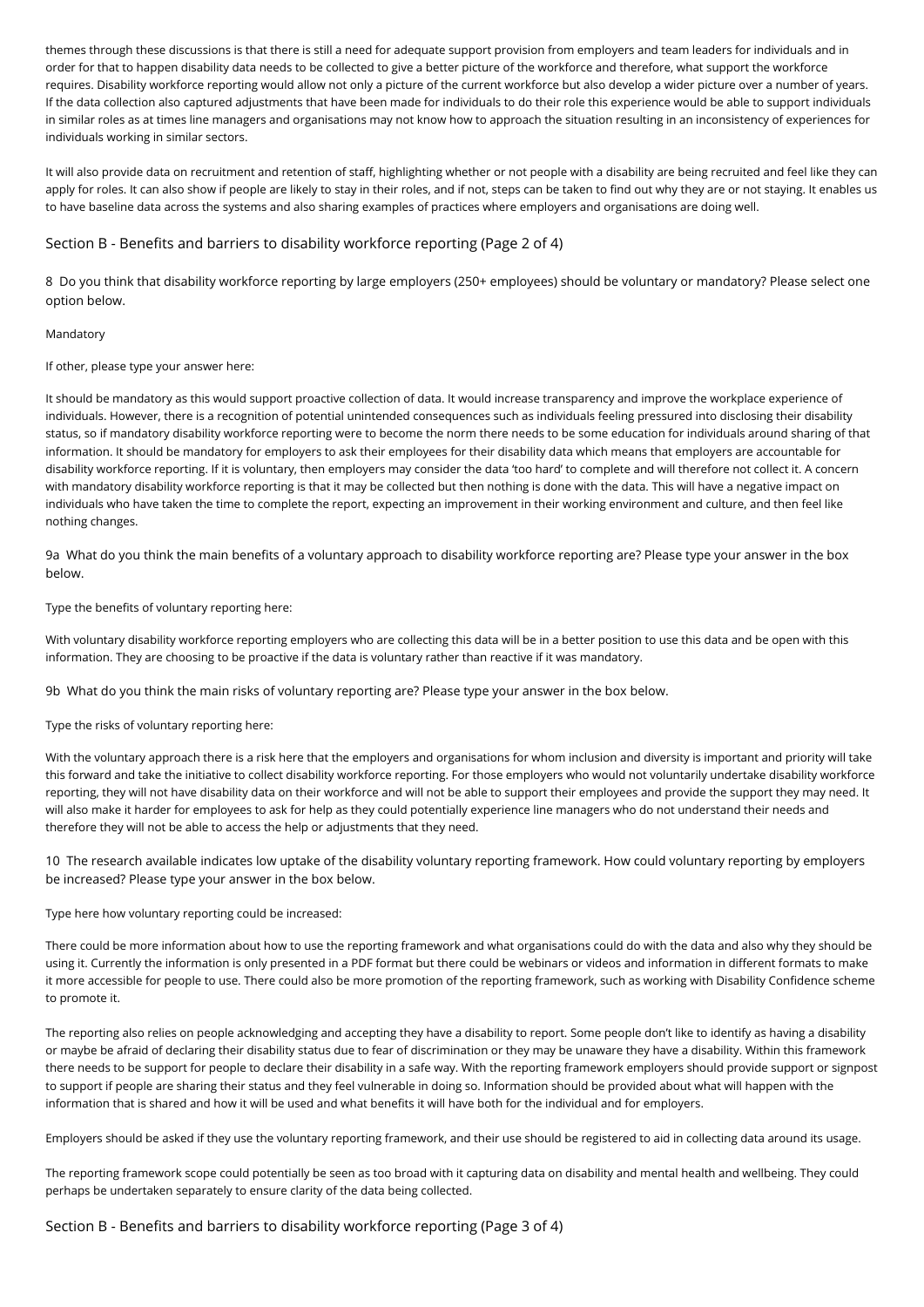11a What do you think the main benefits of a mandatory approach to disability workforce reporting are? Please type your answer in the box below.

Type the benefits of mandatory reporting here:

By having a mandatory approach, it would encourage all organisations to have a strategy to collect disability data for their employees particularly organisations that do not currently proactively engage with inclusion and diversity.

Having a mandatory approach would increase the possibility of having a complete data set on disability workforce data, making it clear what recruitment and retention rates are for people with a disability and highlighting any gaps. If additional protected characteristic data is collected it would really be able to highlight if individuals from particular groups and backgrounds face more barriers to recruitment and retention and then specific actions can be taken to address this e.g. individuals from Black, Asian and Minority Ethnic backgrounds may face additional barriers in addition to their disability.

11b What do you think the main risks of mandatory reporting are? Please type your answer in the box below.

Type the risks of mandatory reporting here:

Making it mandatory may make individuals feel under pressure to share their disability status

The organisation may collect the data and then do nothing with it so it becomes a tick box exercise

Collecting data doesn't necessarily make it a safe supportive environment. A safe supportive environment needs to be created to ensure people feel comfortable in disclosing their disability status.

Section B - Benefits and barriers to disability workforce reporting (Page 4 of 4)

12a What do you think the main benefits of publishing disability workforce information are? Please type your answer in the box below.

Type the benefits of publishing here:

Publishing disability workforce information enable accountability for organisations and employers in highlighting they're collecting disability data. It may highlight to employees which organisations are more disability inclusive if organisations have a higher recruitment and retention of staff with a disability.

Publishing data would also be an enabler to ensure organisations are creating a safe and inclusive environment for individuals to thrive and signing up to initiatives to support people with a disability in the workplace to thrive and develop to support retention.

It is also an enabler to support disability pay gap reporting as organisations would already by collecting some data.

12b What do you think the main risks of publishing are? Please type your answer in the box below.

Type the risks of publishing here:

Disability workforce reporting may only present one dimension of the work organisations are doing. The disability data would need to be broken down into different protected characteristic groups as this would also demonstrate how inclusive organisations are.

## Section C - Considerations if mandatory disability workforce reporting were to be implemented (Page 1 of 3)

13a Disability workforce reporting is intended to increase transparency and the recruitment, retention and progression of disabled people. Do you agree or disagree that the proportion of employees identifying as disabled is a useful statistic to report on? Please select one option below.

Agree

If other, type your answer here:

13b Please explain your answer in the box below.

please explain the reason for your answer to the previous question here:

A culture of reporting needs to be created which needs to be started with individuals who are comfortable to share their disability status. Having this baseline data will provide some information to employers about their workforce and what support they may need to provide. Having a lack of employees with a disability or a high attrition rate of individuals with a disability would also highlight a problem they may not have been aware off. Individuals may also become disabled throughout their working career and this needs to be captured.

Embedding disability workforce reporting is an indication to individuals that their workplace is supportive and wants to take steps in becoming more inclusive and want to provide an environment where they are welcome. It also demonstrates the employer is keen to be transparent as long as this data is shared with the employees.

13c What, if any, statistic should be reported alongside or instead of the proportion of employees identifying as disabled? Please explain your answer in the box below.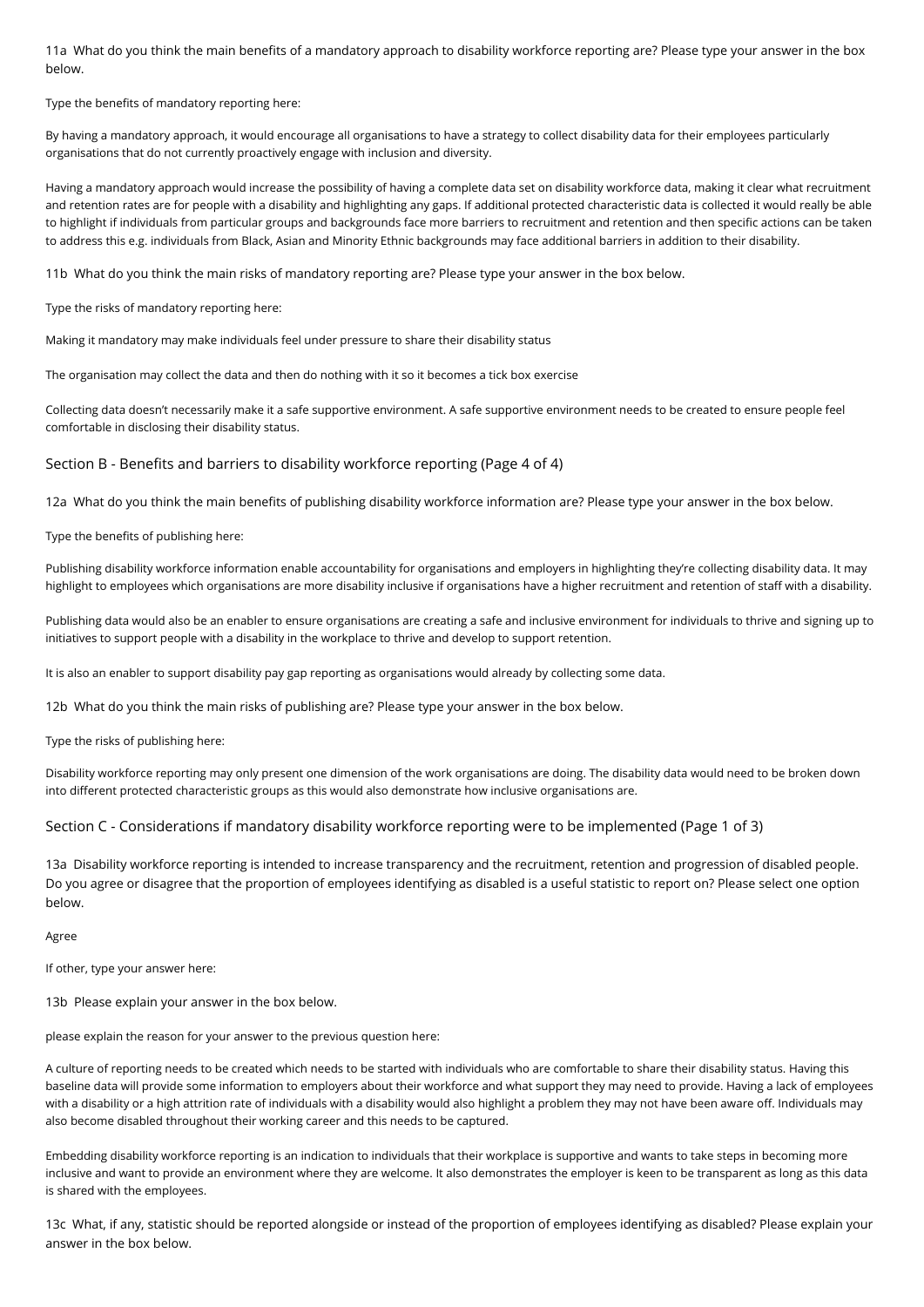Type what statistic should be reported here:

The reporting should be broken down into different groups such as ethnicity as we know intersectional individuals will experience additional barriers and discrimination which is important to highlight. It is also important to report any additional protected characteristics as discrimination against these may be holding them back rather than the disability.

Additional statistics that should be included are:

- Individuals requiring reasonable adjustments and whether these were met
- What additional support or signposting did individuals receive

These would also be helpful to report as organisations need to demonstrate they are supporting their employees to work successfully and thrive in their roles. It would not be enough to report just the disability status of employees as this would not provide any information on the working conditions and culture within the organisation and whether the person's disability was taken into account in terms of the working environment.

14a Do you agree or disagree that large employers (250+ employees) should use a standardised approach to collect disability workforce data if reporting became mandatory? Please select one option below.

#### Agree

14b Please explain your answer in the box below.

Please explain the reason for your previous answer here:

Having a standardised approach would enable a direct comparison of the data from different organisations. It will also support individuals in ensuring the definition of a disability is consistent if they move to different organisations. Having a standardised approach will make it easier for employers to implement the disability workforce framework. At the moment the framework outlines different questions that could be asked but if a set of agreed questions were set out the organisation could select this and it would become more of an enabler.

# Section C - Considerations if mandatory disability workforce reporting were to be implemented (Page 2 of 3)

15 There are many ways that people are asked to self-identify as disabled. If large employers (250+ employees) were to use a standardised approach to data collection, which wording do you think should be used to ask employees if they identify as disabled? Please select all that apply.

### Other

If other, type which other wording should be used here:

The GMC has a good definition: A disability is an impairment that has a substantial long term adverse effect on a persons ability to carry out normal day to day activities. It also outlines what a disability means in a practical way.

16 What could support large employers to implement disability workforce reporting in consistent and effective ways? For example, would tools or guidance help consistency across organisations and sectors, and if so what could this look like? Please type your answer in the box below.

Type what support employers might need here:

Different mediums of guidance such as webinars and other digital solutions, as well as documents, will ensure implementation of disability workforce reporting is successful.

17 If large employers were required to collect disability workforce information and report it to another organisation, which organisation do you think they should report to? Please select all that apply below.

#### Other

If other, type who large employers should report to here:

It should be reported to organisations such as the Chartered Institute of Personnel and Development (CIPD) or the Business Disability Forum (BDF). In particular, the BDF will be able to advise on what improvements should be made. Depending on the organisation it may need to be reported to more than one organisation such as NHS data should be reported to NHS Employers and regulators of different professions so specific actions can be undertaken to improve recruitment and retention of professionals.

## Section C - Considerations if mandatory disability workforce reporting were to be implemented (Page 3 of 3)

18a Should large employers publish organisation-level disability workforce statistics? For example, the proportion of their workforce identifying as disabled.

Yes

18b If published, who do you think should publish this information? Please select all that apply.